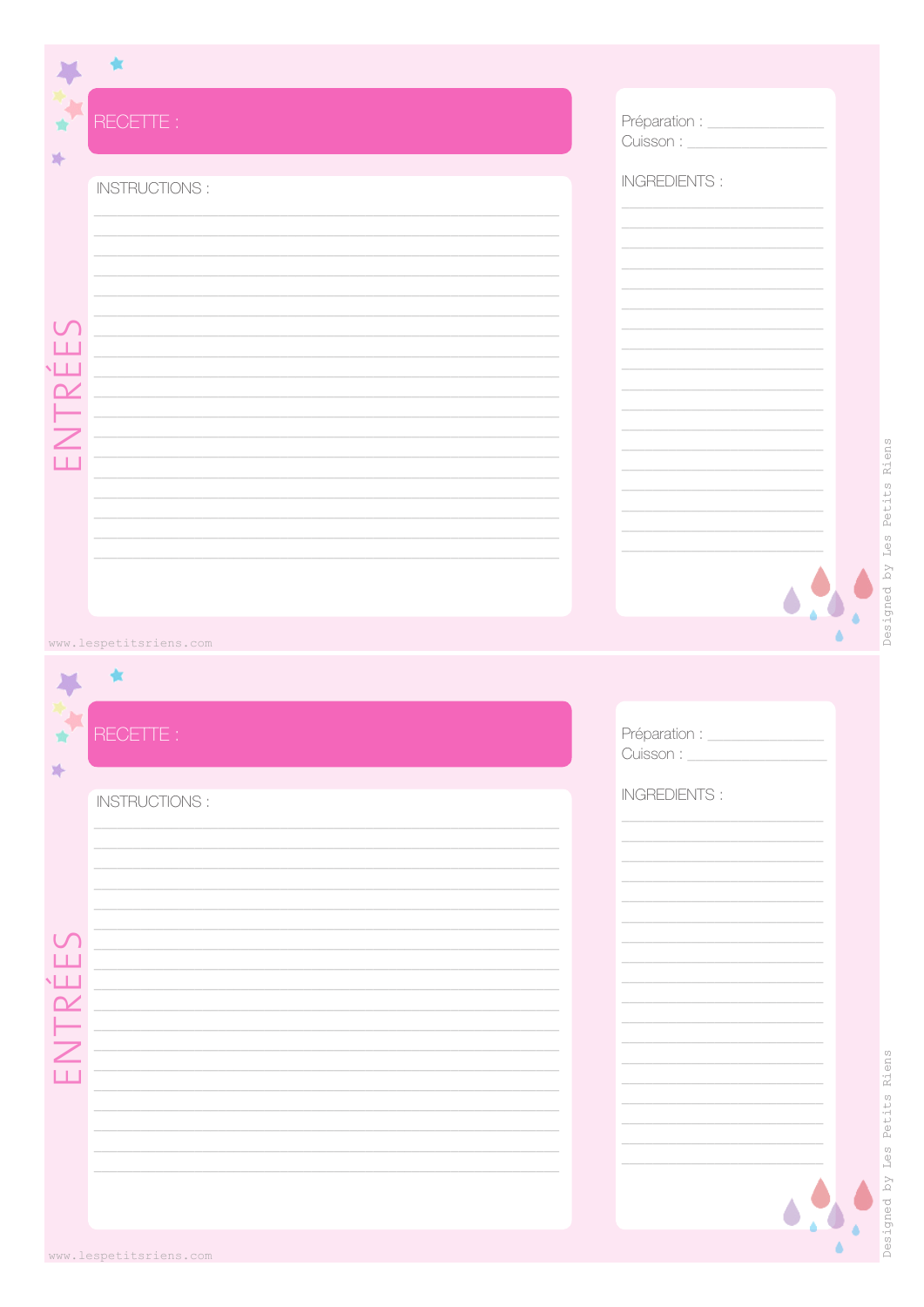| 埠                           | RECETTE :                           |                            |
|-----------------------------|-------------------------------------|----------------------------|
|                             | INSTRUCTIONS :                      |                            |
| $\cup$<br>L.L<br>$\sqrt{1}$ |                                     |                            |
| ПĒ.                         |                                     | Riens<br>Petits            |
|                             |                                     | $\sqcup$ es<br>Designed by |
|                             | www.lespetitsriens.com<br>RECETTE : |                            |
| 蹲                           | <b>INSTRUCTIONS:</b>                |                            |
| TRÉES                       |                                     |                            |
| $\mathop{\cong}\nolimits$   |                                     | Petits Riens               |
|                             |                                     | Les<br>esigned by          |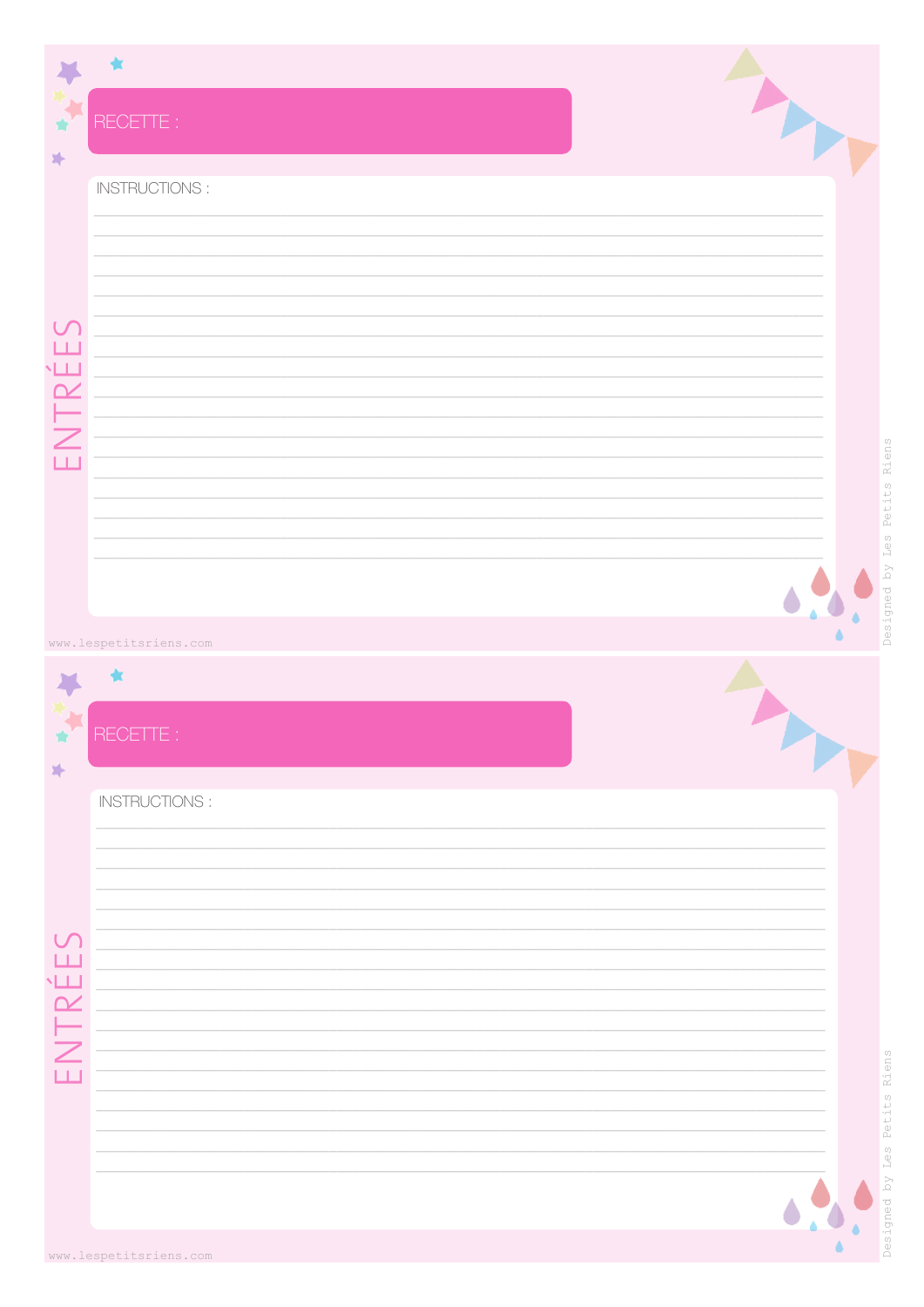|         | 食                      |                                    |
|---------|------------------------|------------------------------------|
| 峰       | RECETTE :              |                                    |
|         | INSTRUCTIONS:          | <b>INGREDIENTS:</b>                |
|         |                        |                                    |
|         |                        |                                    |
|         |                        |                                    |
| VIANDES |                        |                                    |
|         |                        |                                    |
|         |                        |                                    |
|         |                        |                                    |
|         |                        |                                    |
|         |                        |                                    |
|         |                        |                                    |
|         | www.lespetitsriens.com |                                    |
|         |                        |                                    |
|         | RECETTE :              |                                    |
| 跨       |                        | Cuisson : _<br><b>INGREDIENTS:</b> |
|         | <b>INSTRUCTIONS:</b>   |                                    |
|         |                        |                                    |
|         |                        |                                    |
|         |                        |                                    |
|         |                        |                                    |
| VIANDE  |                        |                                    |
|         |                        |                                    |
|         |                        |                                    |
|         |                        |                                    |

 $\ddot{\bullet}$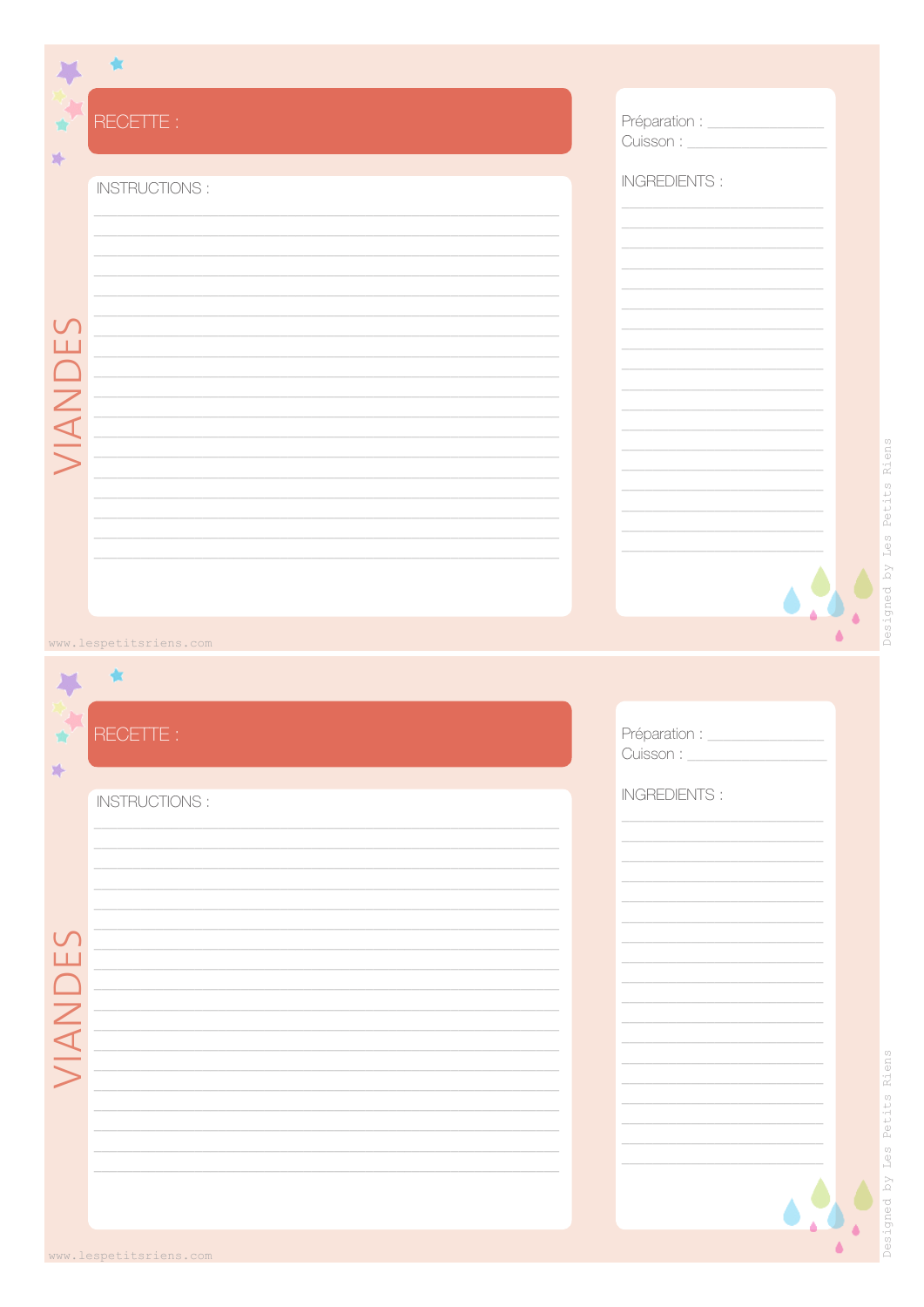|                         | RECETTE :              |  |
|-------------------------|------------------------|--|
| 跨                       |                        |  |
|                         | INSTRUCTIONS :         |  |
|                         |                        |  |
|                         |                        |  |
|                         |                        |  |
| $\overline{\mathsf{F}}$ |                        |  |
| $\Box$                  |                        |  |
| VIANI                   |                        |  |
|                         |                        |  |
|                         |                        |  |
|                         |                        |  |
|                         |                        |  |
|                         |                        |  |
|                         | www.lespetitsriens.com |  |
|                         |                        |  |
|                         | RECETT                 |  |
| 峰                       |                        |  |
|                         | INSTRUCTIONS :         |  |
|                         |                        |  |
|                         |                        |  |
| LТ.                     |                        |  |
|                         |                        |  |
|                         |                        |  |
| VIAN                    |                        |  |
|                         |                        |  |
|                         |                        |  |
|                         |                        |  |
|                         |                        |  |

 $\hat{\mathbf{a}}$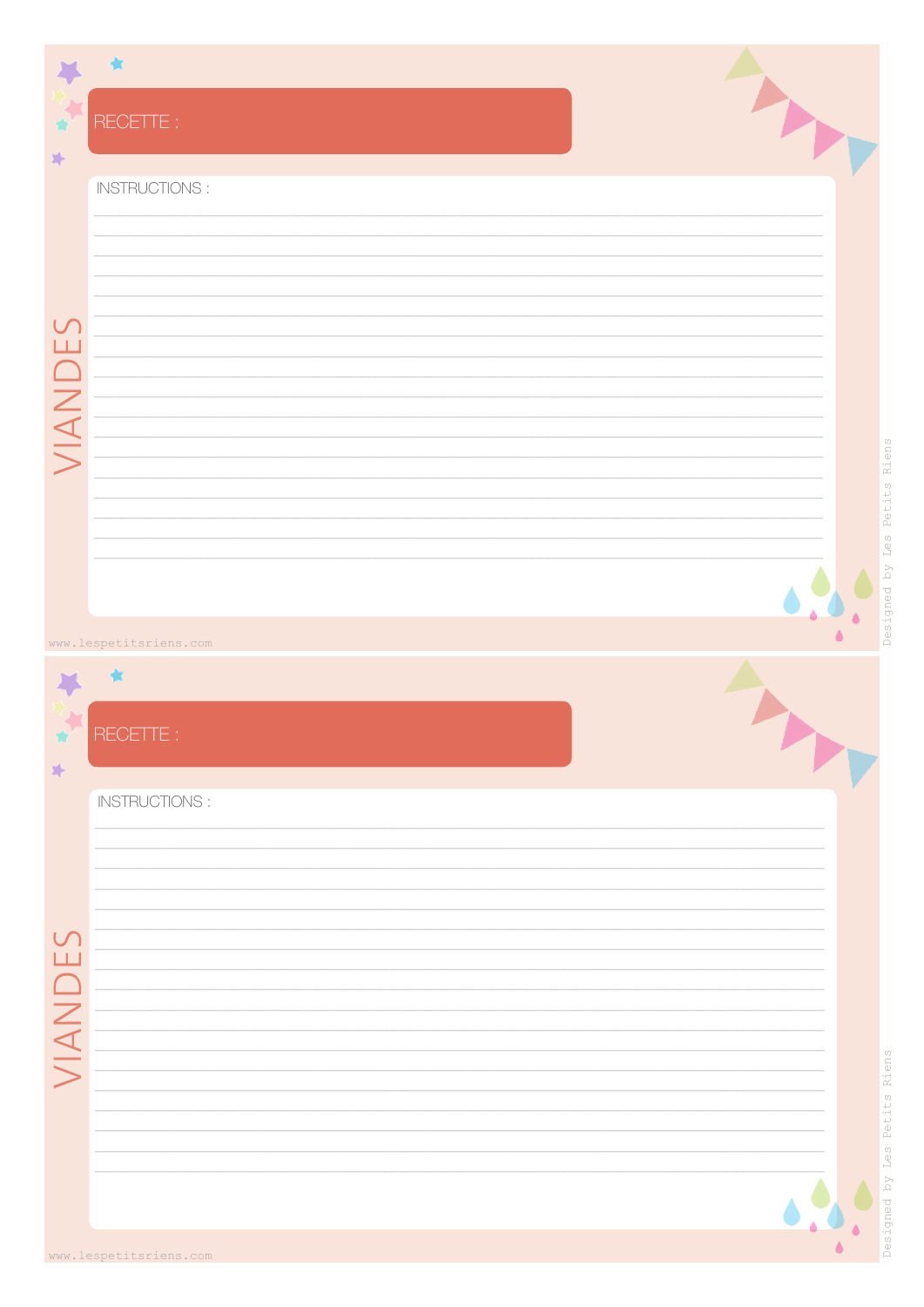| RECETTE :<br>Préparation : _______________<br>姊<br><b>INGREDIENTS:</b><br><b>INSTRUCTIONS:</b><br>$\cup$<br><b>DISSON</b><br>www.lespetitsriens.com<br>RECETTE :<br>Préparation : _______________<br>峰<br><b>INGREDIENTS:</b><br><b>INSTRUCTIONS:</b><br>NU<br>C<br>$\bigcup$<br>$\overline{\overline{C}}$<br>$\overline{\Omega}$ |  |  |
|-----------------------------------------------------------------------------------------------------------------------------------------------------------------------------------------------------------------------------------------------------------------------------------------------------------------------------------|--|--|
|                                                                                                                                                                                                                                                                                                                                   |  |  |
|                                                                                                                                                                                                                                                                                                                                   |  |  |
|                                                                                                                                                                                                                                                                                                                                   |  |  |
|                                                                                                                                                                                                                                                                                                                                   |  |  |
|                                                                                                                                                                                                                                                                                                                                   |  |  |
|                                                                                                                                                                                                                                                                                                                                   |  |  |
|                                                                                                                                                                                                                                                                                                                                   |  |  |
|                                                                                                                                                                                                                                                                                                                                   |  |  |
|                                                                                                                                                                                                                                                                                                                                   |  |  |
|                                                                                                                                                                                                                                                                                                                                   |  |  |
|                                                                                                                                                                                                                                                                                                                                   |  |  |
|                                                                                                                                                                                                                                                                                                                                   |  |  |
|                                                                                                                                                                                                                                                                                                                                   |  |  |
|                                                                                                                                                                                                                                                                                                                                   |  |  |
|                                                                                                                                                                                                                                                                                                                                   |  |  |
|                                                                                                                                                                                                                                                                                                                                   |  |  |
|                                                                                                                                                                                                                                                                                                                                   |  |  |
|                                                                                                                                                                                                                                                                                                                                   |  |  |
|                                                                                                                                                                                                                                                                                                                                   |  |  |
|                                                                                                                                                                                                                                                                                                                                   |  |  |
|                                                                                                                                                                                                                                                                                                                                   |  |  |

J

 $\bullet$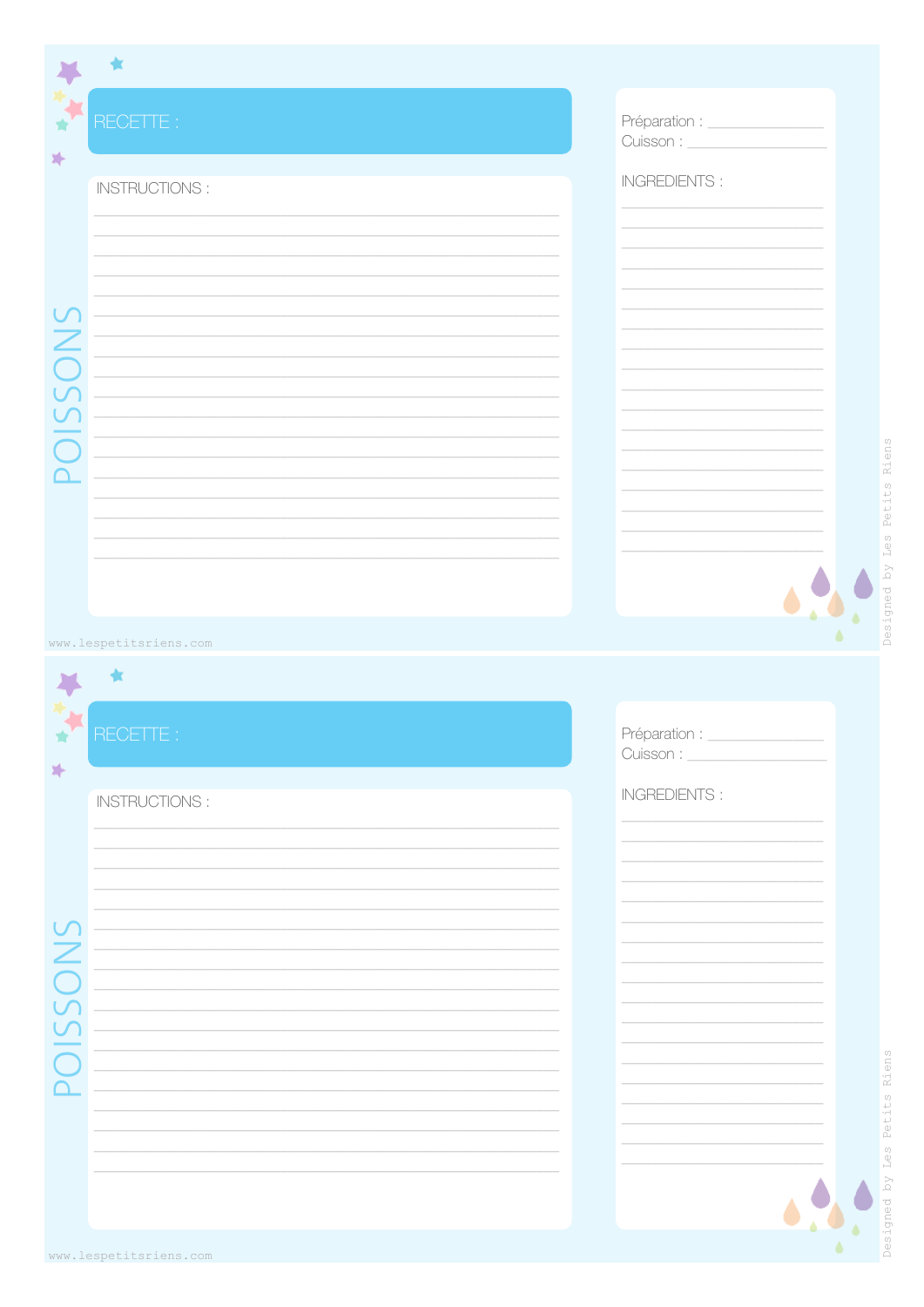| 棒                                                     | RECETTE :              |  |
|-------------------------------------------------------|------------------------|--|
|                                                       | INSTRUCTIONS:          |  |
|                                                       |                        |  |
| POISSONS                                              |                        |  |
|                                                       |                        |  |
|                                                       | www.lespetitsriens.com |  |
| Ŵ<br>龄                                                | RECETTE :              |  |
|                                                       | INSTRUCTIONS:          |  |
| $\cup$<br>ON                                          |                        |  |
| 55<br>$\overline{\bigcap}$<br>$\overline{\mathsf{d}}$ |                        |  |
|                                                       |                        |  |

 $\pmb{\delta}$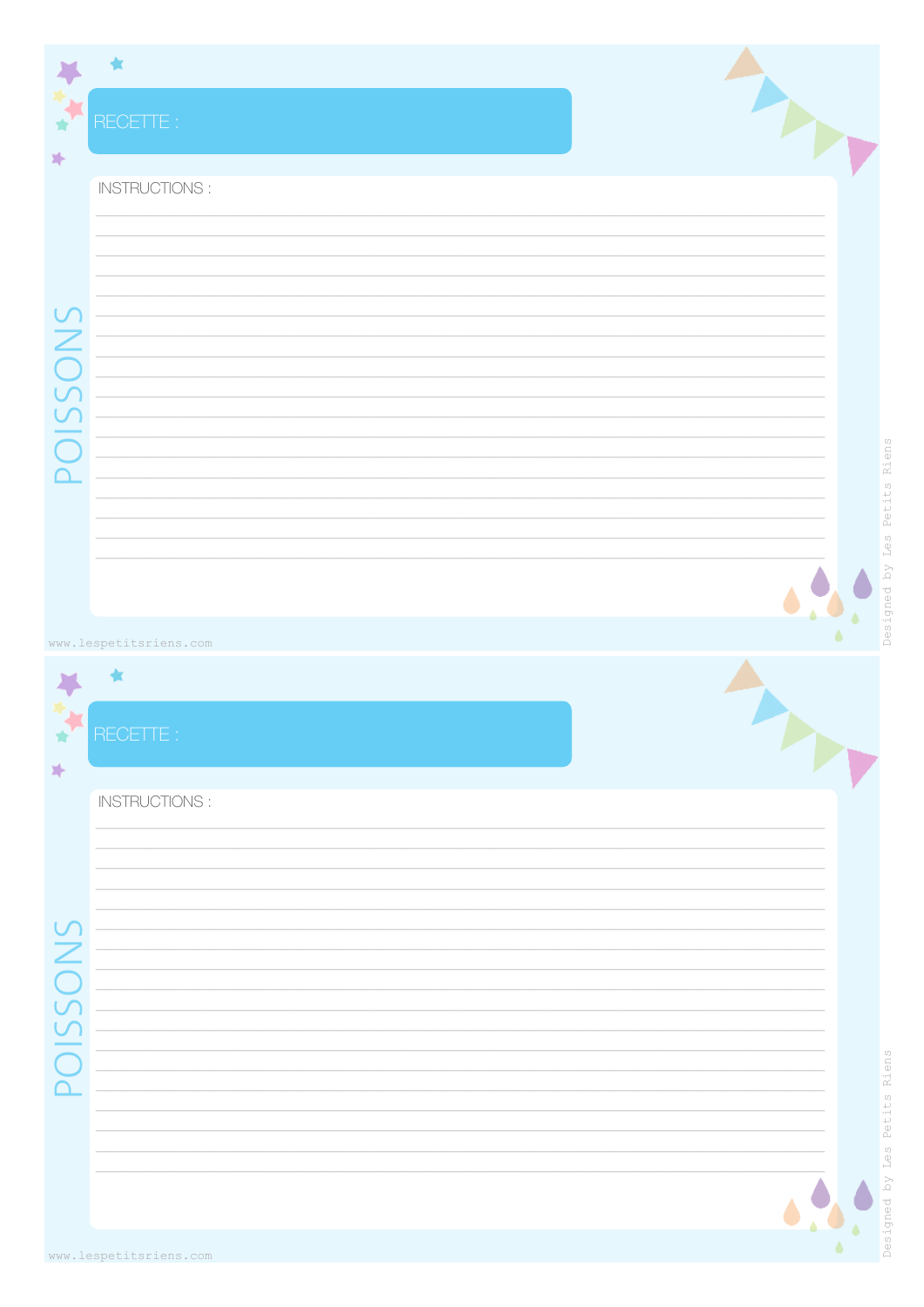|   | 食                      |                          |  |
|---|------------------------|--------------------------|--|
|   |                        |                          |  |
| 冷 | RECETTE :              |                          |  |
|   | <b>INSTRUCTIONS:</b>   | <b>INGREDIENTS:</b>      |  |
|   |                        |                          |  |
|   |                        |                          |  |
|   |                        |                          |  |
|   |                        |                          |  |
|   |                        |                          |  |
|   |                        |                          |  |
|   |                        |                          |  |
|   |                        |                          |  |
|   |                        |                          |  |
|   |                        |                          |  |
|   |                        |                          |  |
|   |                        |                          |  |
|   | www.lespetitsriens.com |                          |  |
|   |                        |                          |  |
|   | RECETTE:               | Préparation : __________ |  |
| 龄 |                        | Cuisson : _              |  |
|   | <b>INSTRUCTIONS:</b>   | <b>INGREDIENTS:</b>      |  |
|   |                        |                          |  |
|   |                        |                          |  |
|   |                        |                          |  |
|   |                        |                          |  |
|   |                        |                          |  |
|   |                        |                          |  |
|   |                        |                          |  |
|   |                        |                          |  |
|   |                        |                          |  |
|   |                        |                          |  |
|   |                        |                          |  |
|   |                        |                          |  |

ò  $\hat{\bullet}$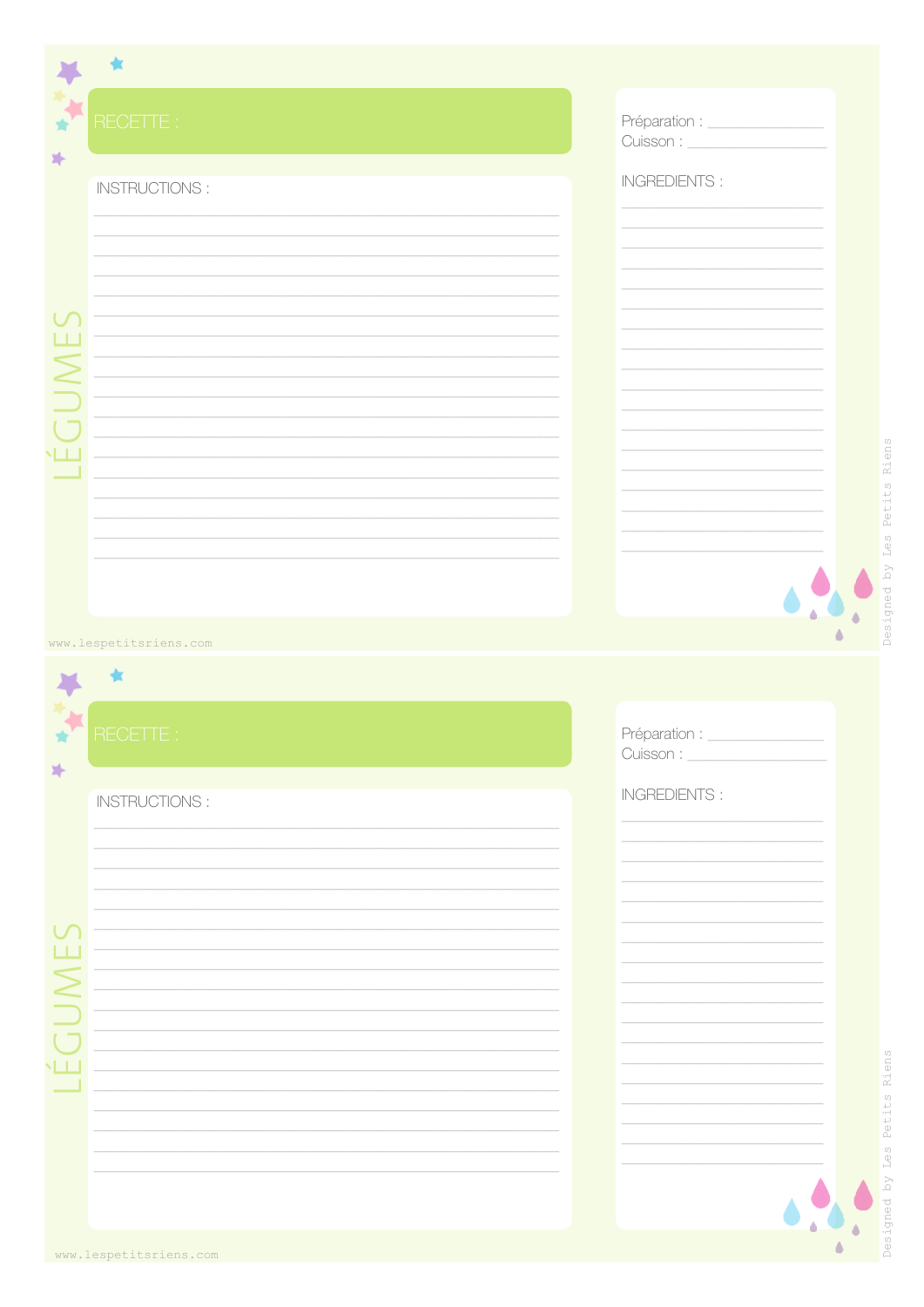|             | RECETTE :              |  |
|-------------|------------------------|--|
| 添           | INSTRUCTIONS :         |  |
| Ш<br>$\geq$ |                        |  |
| ŃЩ          |                        |  |
|             | www.lespetitsriens.com |  |
| Ŵ<br>冷      | RECETTE :              |  |
|             | <b>INSTRUCTIONS:</b>   |  |
|             |                        |  |
| ц           |                        |  |
|             |                        |  |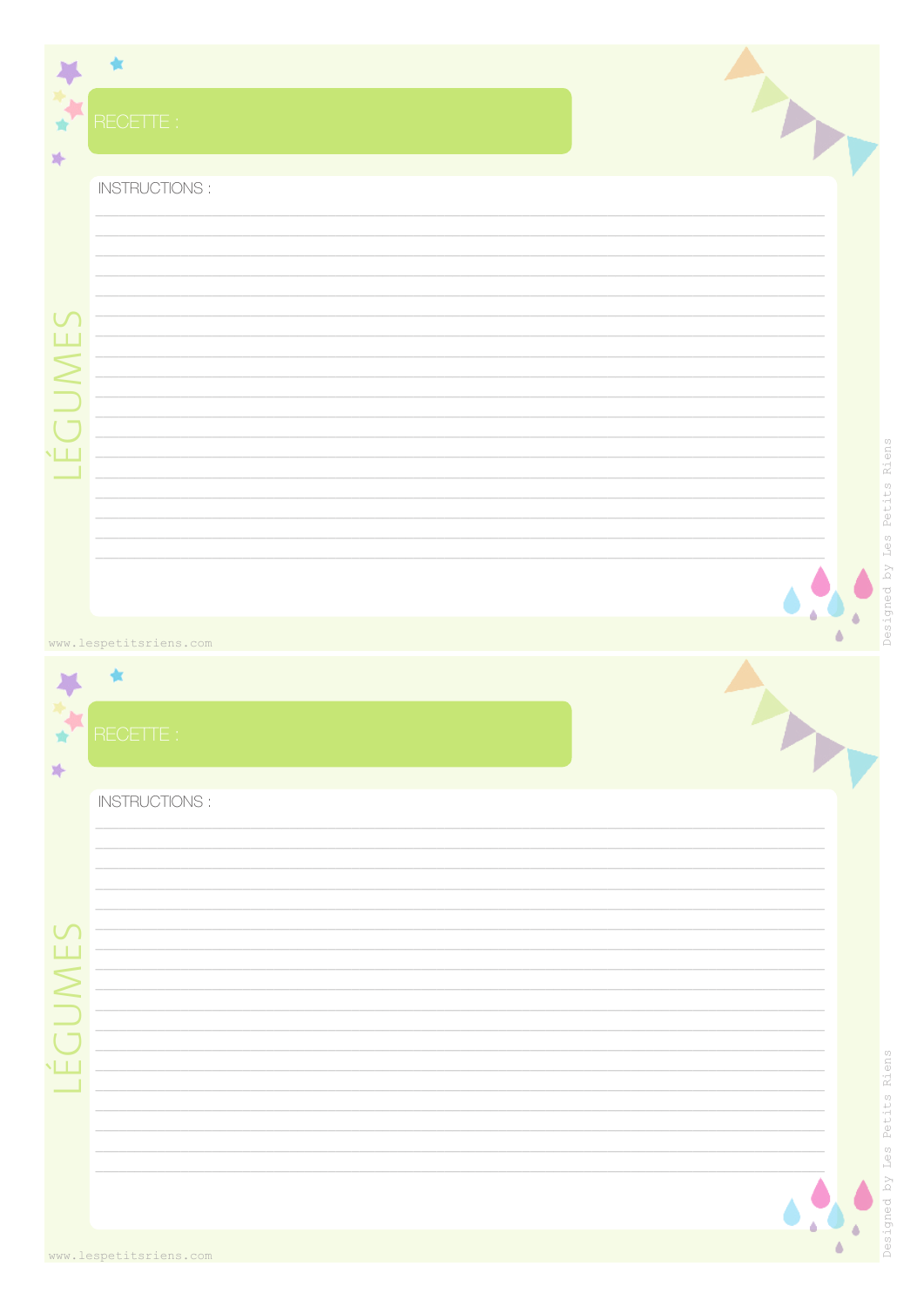|   | 食                      |                              |  |
|---|------------------------|------------------------------|--|
| 埠 | RECETTE :              | Préparation : ______________ |  |
|   | INSTRUCTIONS:          | <b>INGREDIENTS:</b>          |  |
|   |                        |                              |  |
|   |                        |                              |  |
|   |                        |                              |  |
|   |                        |                              |  |
|   |                        |                              |  |
|   |                        |                              |  |
|   |                        |                              |  |
|   |                        |                              |  |
|   |                        |                              |  |
|   |                        |                              |  |
|   |                        |                              |  |
|   | www.lespetitsriens.com |                              |  |
|   |                        |                              |  |
|   | RECETTE :              | Préparation : _______        |  |
| 冷 |                        | Cuisson : _                  |  |
|   | INSTRUCTIONS:          | <b>INGREDIENTS:</b>          |  |
|   |                        |                              |  |
|   |                        |                              |  |
|   |                        |                              |  |
|   |                        |                              |  |
|   |                        |                              |  |
|   |                        |                              |  |
|   |                        |                              |  |
|   |                        |                              |  |
|   |                        |                              |  |
|   |                        |                              |  |
|   |                        |                              |  |

 $\ddot{\bullet}$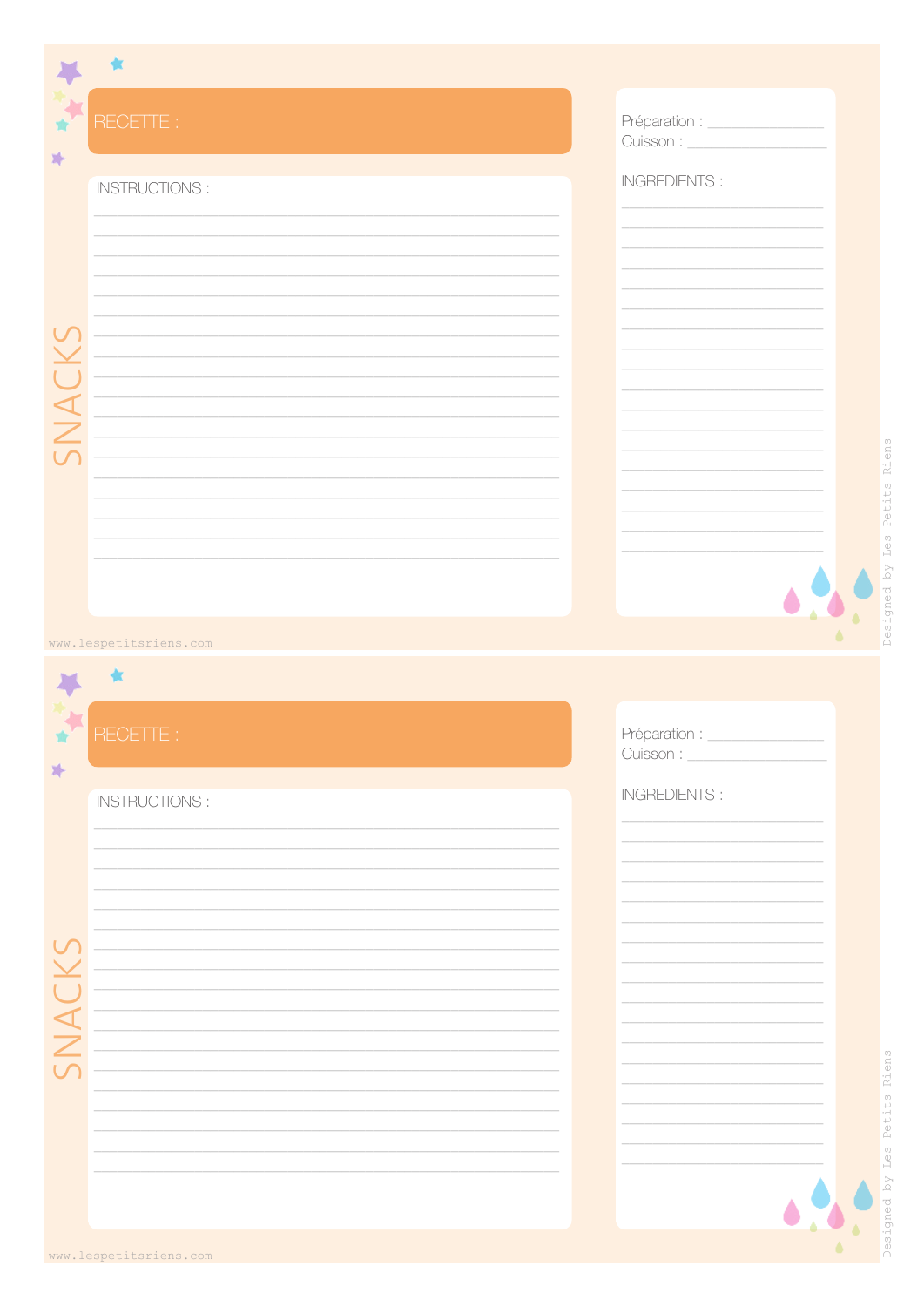|                          | RECETTE :              |   |
|--------------------------|------------------------|---|
| 峰                        | <b>INSTRUCTIONS:</b>   |   |
| $\cup$<br>$\overline{C}$ |                        |   |
| $\overline{\phantom{a}}$ |                        |   |
|                          | www.lespetitsriens.com |   |
| Ŵ<br>跨                   | RECETTE :              |   |
|                          | INSTRUCTIONS :         |   |
| $\cup$                   |                        |   |
|                          |                        |   |
|                          |                        | è |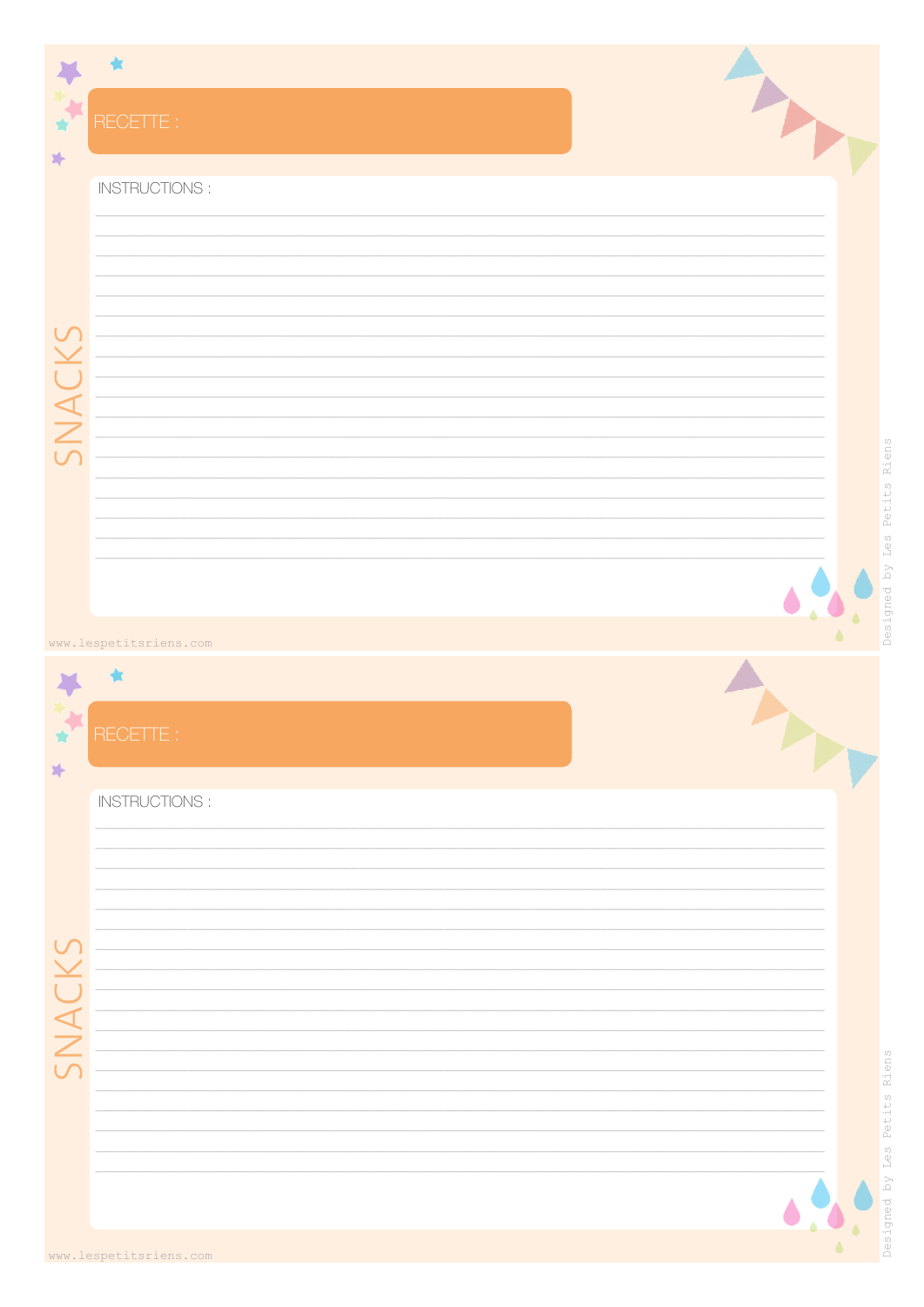|                    | 食                      |                                |
|--------------------|------------------------|--------------------------------|
| 峰                  | RECETTE :              |                                |
|                    | INSTRUCTIONS:          | <b>INGREDIENTS:</b>            |
|                    |                        |                                |
|                    |                        |                                |
| ESSER <sub>1</sub> |                        |                                |
|                    |                        |                                |
|                    |                        |                                |
|                    |                        |                                |
|                    |                        |                                |
|                    | www.lespetitsriens.com |                                |
|                    |                        |                                |
| 璯                  | RECETTE :              | Préparation : _<br>Cuisson : _ |
| 跨                  | INSTRUCTIONS:          | <b>INGREDIENTS:</b>            |
|                    |                        |                                |
|                    |                        |                                |
|                    |                        |                                |
|                    |                        |                                |
| FSSERT             |                        |                                |
|                    |                        |                                |